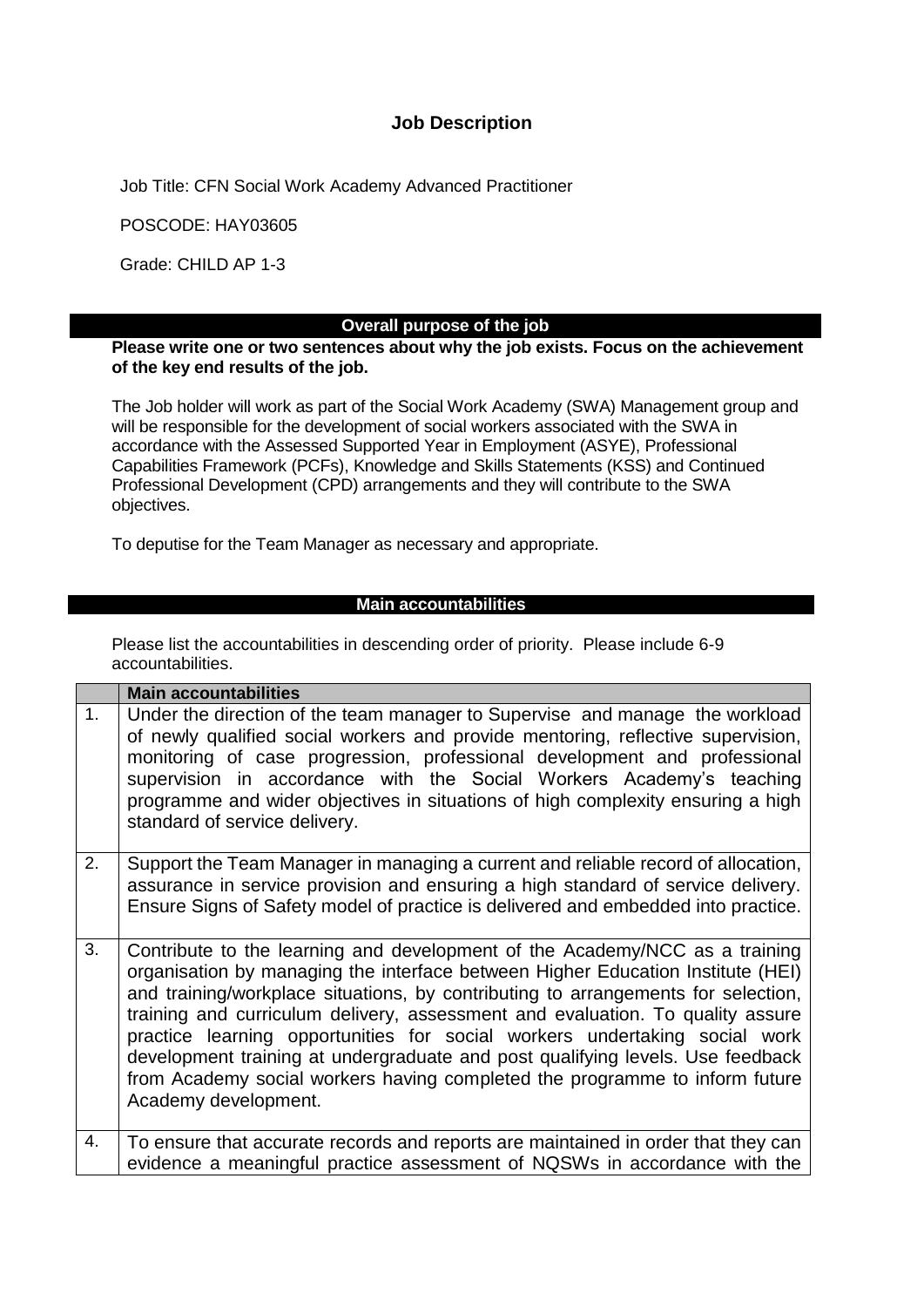|     | Assessed and Supported Year in Employment (ASYE) programme<br>and<br>probationary arrangements. To improve the quality of casework through<br>undertaking case file audits and ensuring feedback from audit activity is<br>implemented into social work practice and formal observations of practice.                                                                                                                                    |  |  |
|-----|------------------------------------------------------------------------------------------------------------------------------------------------------------------------------------------------------------------------------------------------------------------------------------------------------------------------------------------------------------------------------------------------------------------------------------------|--|--|
| 5.  | To provide the Team Manager with accurate information and assist the Team<br>Manager with establishing, maintaining and utilising information systems to ensure<br>best practice as part of a robust quality assurance system and to inform<br>performance and budget management of the team and organisation.                                                                                                                           |  |  |
| 6.  | Working within a multi-disciplinary context, to develop effective working<br>partnerships with other agencies and services involved to ensure that positive<br>outcomes are achieved in all key areas of service user's lives.                                                                                                                                                                                                           |  |  |
| 7.  | To deliver, within the framework of current legislation and guidance, professional<br>leadership and education for social workers associated with the Academy in order<br>to provide effective and professional service delivery at both undergraduate and<br>post graduate level. Ensuring development of social workers in order that they can<br>deliver excellent standards of practice and service to customers and their families. |  |  |
| 8.  | Ensure that reasonable care is taken at all times for the health, safety and welfare<br>of yourself and other persons, and to comply with the policies and procedures<br>relating to health and safety within the department.                                                                                                                                                                                                            |  |  |
| 9.  | Carry out any other duties which fall within the broad spirit, scope and purpose of<br>this job description and which are commensurate with the grade of the post.                                                                                                                                                                                                                                                                       |  |  |
| 10. | To demonstrate awareness/understanding of equal opportunities and other people's<br>behavioural, physical, social and welfare needs.                                                                                                                                                                                                                                                                                                     |  |  |

**Safeguarding commitment** *(Include for roles involving work with children/vulnerable adults)* We are committed to safeguarding and promoting the welfare of children and young people/vulnerable adults. We require you to understand and demonstrate this commitment.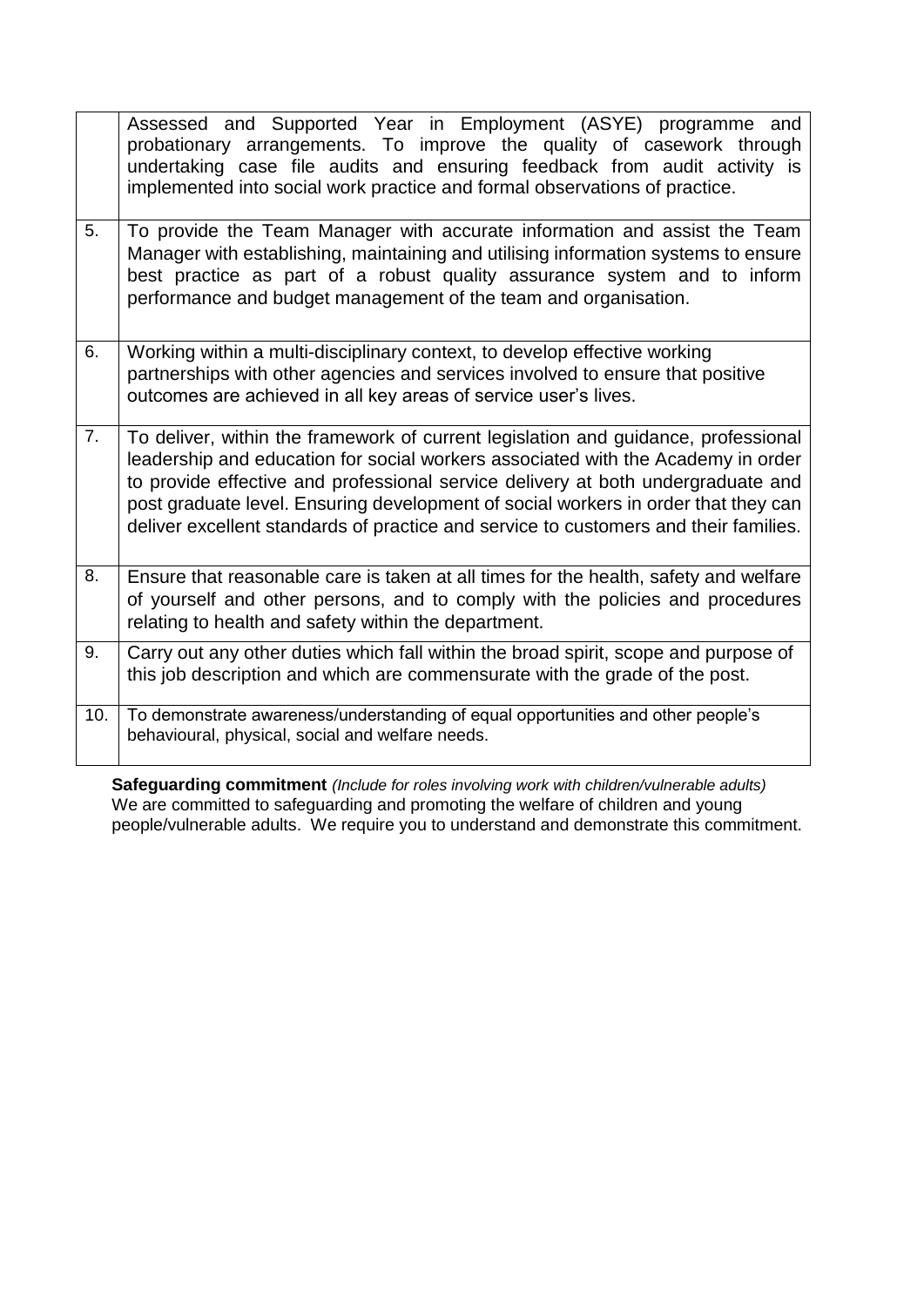## **Person Specification**

## **Qualifications, knowledge, skills and experience**

Minimum level of qualifications required for this job

| <b>Qualifications Required</b> | <b>Subject</b>                                                                                                                                                                                                         | Essential/<br><b>Desirable</b> |
|--------------------------------|------------------------------------------------------------------------------------------------------------------------------------------------------------------------------------------------------------------------|--------------------------------|
| Social Work Qualification      | CQSW/CSS DipSW/Degree in Social<br>Work or Home Office letter of<br>Recognition, or equivalent.<br>This post requires satisfactory<br>Disclosure & Barring Service clearance<br>Social Work England (SWE) registration | <b>Essential</b>               |
| <b>Practice Teaching Award</b> | PEP 1 and 2 or be willing to undertake<br>PEP 2, Post Qualifying Award, Enabling<br>Others or equivalent.                                                                                                              | PEP 1 is<br><b>Essential</b>   |

Minimum levels of knowledge, skills and experience required for this job

| <b>Identify</b>                                                                                                                                                                      | <b>Describe</b>                                                                                                                                                   | <b>Essential/</b><br><b>Desirable</b> |
|--------------------------------------------------------------------------------------------------------------------------------------------------------------------------------------|-------------------------------------------------------------------------------------------------------------------------------------------------------------------|---------------------------------------|
| Knowledge                                                                                                                                                                            |                                                                                                                                                                   |                                       |
| Knowledge of legislation relevant when<br>working in Children Services, national<br>and local policies, procedures and best<br>practice requirements.                                | Experience of working within:<br>Assessment processes and child<br>$\bullet$<br>protection;<br>Care Planning; and<br>$\bullet$<br>Court Area<br>$\bullet$         | <b>Essential</b>                      |
| Knowledge or the PCFs, KSS and other<br>relevant Social Work professional<br>standards.                                                                                              | Ability to demonstrate knowledge and<br>alignthese to the learning experience of<br>NOSWs and SWs.                                                                | <b>Essential</b>                      |
| Knowledge and understanding of using<br>appropriate assessment tools and<br>research.                                                                                                | Knowledge of Signs of Safety and other<br>methodology's in social work. Knowledge<br>of tools which can underpin practice and<br>support evidence based practice. | <b>Essential</b>                      |
| <b>Skills</b>                                                                                                                                                                        |                                                                                                                                                                   |                                       |
| <b>Excellent written and verbal</b><br>communication skills including ability to<br>use word and excel to produce reports,<br>undertake correspondence and keep<br>accurate records. | Experience in writing professional reports.<br>Good communication skills and ability to<br>adapt these to others needs.                                           | <b>Essential</b>                      |
| Excellent organisational skills and<br>ability to priorities work effectively.                                                                                                       | Ability to organise and undertake<br>workload<br>Ability to prioritise workload and be able to<br>adapt plans to meet needs of the service<br>when required.      | <b>Essential</b>                      |